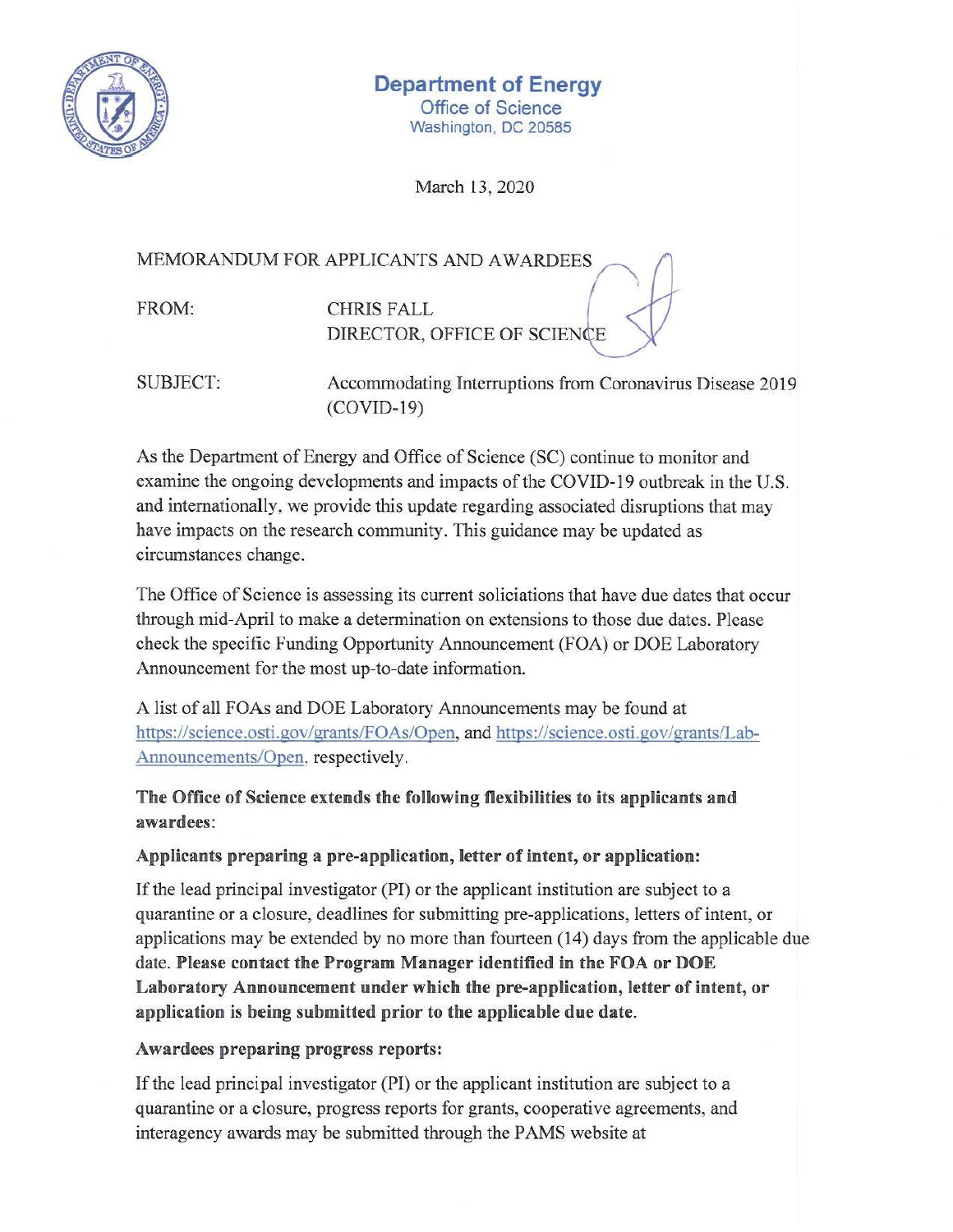<https://pamspublic.science.energy.gov> as soon as practicable. Note that delays in submitting progress reports may cause unavoidable delays in continuation funding.

PIs from DOE National Laboratories should contact their program manager if there will be a delay in submitting progress reports.

#### **Applicants and awardees preparing revised budgets or public abstracts:**

Ifthe principal investigator (PI) or the applicant institution are subject to a quarantine or a closure, revised budgets and public abstracts may be submitted through the PAMS website at<https://pamspublic.science.energy.gov> as soon as practicable. Note that delays in submission may cause unavoidable delays in making awards.

#### **Awardees with changed travel plans:**

The Office of Science will not consider changes to planned travel caused by the cancellation of meetings, quarantines, closures, or other public health measures to be a change in the scope of an award requiring agency prior approval. Rebudgeting funds that does not create a change in scope does not require agency prior approval.

Ifa meeting has been cancelled, awardees must follow their institutional travel policies to determine whether costs may be charged to an award. If institutional policy permits travelers to purchase nonrefundable items (airfare, lodging, or other) and does not require travelers to reimburse the institution for change or cancellation fees, such fees may be charged to an award. If institutional policy prohibits the purchase of nonrefundable travel or travelers are required to reimburse the institution for change or cancellation fees, such fees may not be charged to an award.

Please review the attached Q&As. You are encouraged to contact the Administrative Contact for the FOA/Laboratory Announcement or your Program Manager with any concerns or questions regarding your circumstances.

#### **Questions and Answers (Q&As):**

## **Q: The scientific conference my lab group was scheduled to attend has been cancelled. Can our costs be reimbursed?**

A: Yes, if your institutional travel policy:

- a. Permits the purchase of nonrefundable travel, and
- b. Does not require reimbursing the institution for change or cancellation fees.

Priority should be on costs incurred by students and postdocs, not by their departments.